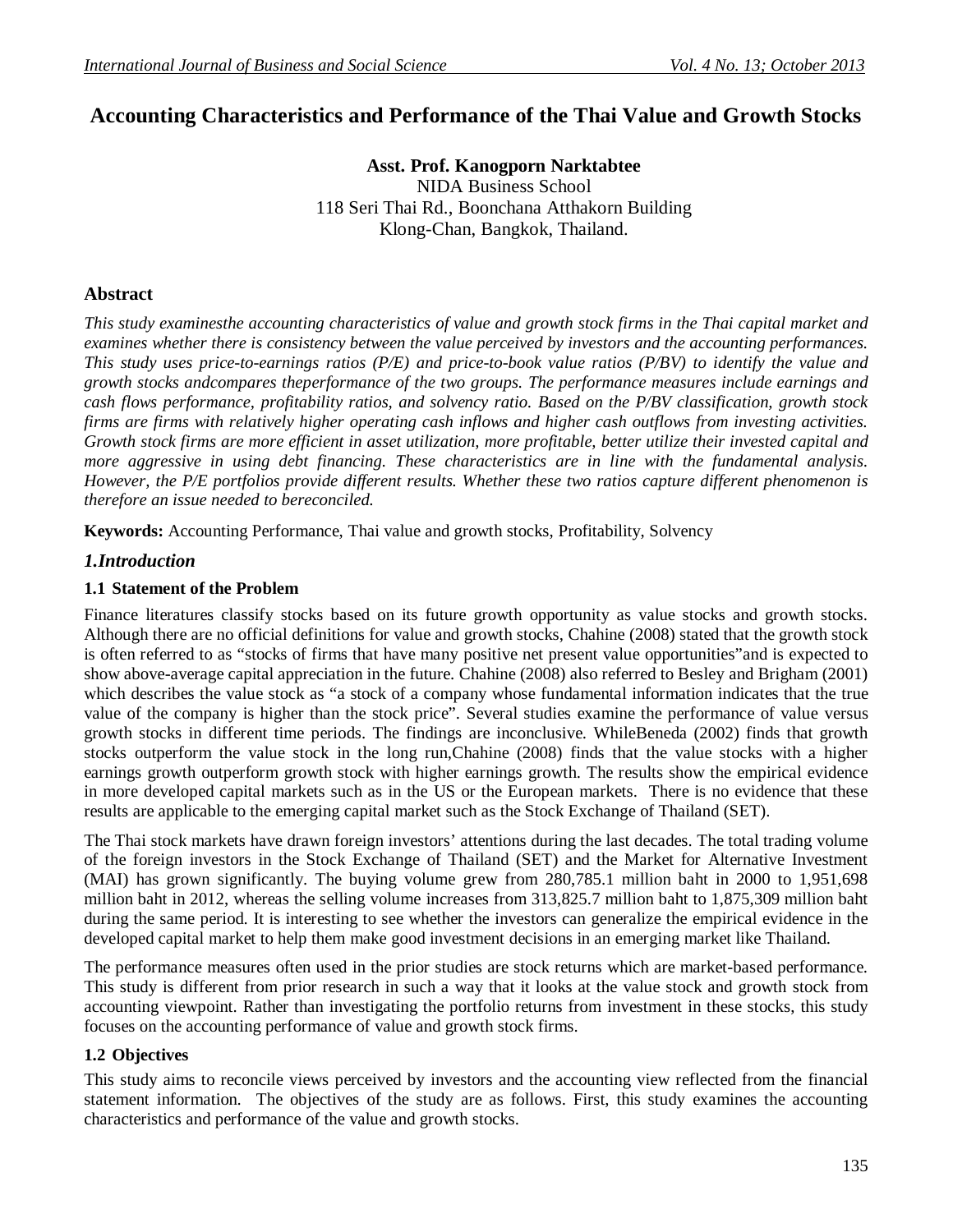Second, this study examines whether there are significant differences in these performances between the two groups. The results provide evidence of the consistency between value perceived by the market and the value drawn from the fundamental analysis.

#### **1.3 Scope of the study**

This study compares the accounting performance of the value and growth stocks listed in the Stock Exchange of Thailand (SET) and the Market for Alternative investment (MAI) during 2010 and 2011. The accounting performance measures include earnings based performance, cash flows performance, profitability and solvency ratio. In addition, the study also explores return index and price index performance of the two groups.

#### **1.4 Benefits of the study**

The results can provide better understanding to the investors and other stakeholders. Investors in the Thai capital market can use the results to make effective investment decision. The results are also useful to the listed companies to understand the investor's expectation on the stocks. The overall results help confirm whether the characteristics of these stocks in the Thai capital markets are similar to those in the relatively more developed market. These results confirm if the evidences from prior research are not applicable to the Thai capital market.

#### **1.5 Literature Review**

#### **1.5.1 Financial views on the performance of value and growth stocks**

Finance research usually focuses on the portfolio return of the value and growth stocks and the evidences from prior research are inconclusive. Chahine (2008) refers to Zarowin (1990) that growth stock firms are firms having sales and earnings growth rates that exceed the industry average. Beneda (2002) proposes that growth stock should outperform other stocks in the long run. However, there are prior studies found that the value stocks outperform growth stocks during 1956 to 1971 (Basu, 1977).

Johnson, Fiore and Zuber (1989) refers to several studies that inspire their research. They mentionBasu (1977) findings that the risks-adjusted rates of return of low P/E stocks (value stock) exceed those of higher P/E stocks (growth stock), and refer to Brown, Kleidon, and Marsh (1983), Keim (1983), Reinganum (1983) and Roll (1981) that all of them confirm the results found in Basu (1977). The results support the investment strategy of buying stocks having low P/E ratios to earn excessive high risk-adjusted rates of return. However, Jones (1987) provides conflicting evidence that low price-to-earnings stocks earn low risk-adjusted rates than those following the Standard and Poor's 500 and a number of other investment strategies. The conflicting findings motivate Johnson, Fiore and Zuber to update Basu's study to determine if low P/E stocks are still good investments during 1979 to 1985. They follow Basu's approach and rank each stock from the lowest to the highest reciprocal of its P/E ratio. This approach rank negative earnings firms in the highest P/E groups. Next, they form five equal-sized quintile portfolios. Because the fifth portfolio includes companies with negative earnings, they then form the sixth portfolio by excluding companies with negative earnings. The results show that the low P/E portfolio and the high P/E portfolio with negative earnings earn the lowest average monthly rates of return and also below the monthly risk-free rate. The high P/E portfolio without negative earnings companies earns the highest average return. The results found seem to contradict with the one obtained from Basu (1977) in which low P/E portfolios yield the higher average returns.

In addition to using P/E ratio to represent growth and value stocks, some prior studies use book-to-market (B/MV) ratios. Harris and Marston (1994) investigate the portfolio return classified by high and low B/MV and high and low growth of long-term earnings forecast. Then two portfolios strategies are formed, which is the value strategies and the growth strategies. The growth stocks are those with low B/MV or high earning growth, while the value stocks are those with high B/MV or low earning growth. The B/MV is measured as the book value of common equity divided by the market value of common equity based on the closing price of the prior month to ensure that data is available to investors as of a given month. The growth variable is measured by the mean of financial analysts' forecast of long-term (five year) growth in earnings per share. The results indicate that the value-based strategy outperforms the growth strategies and the performance is driven by the B/MV ratio not growth. Further, the study also examines portfolio strategies looking at B/MV and growth simultaneously. The results show that the B/MV effect across all three growth categories (high, medium and low), while investing in low-versus high growth stocks offer no consistent return advantage. The lack of return advantage to spread based solely on growth forecasts suggests that market mispricing of expected growth is not sufficient to explain the B/MV effect.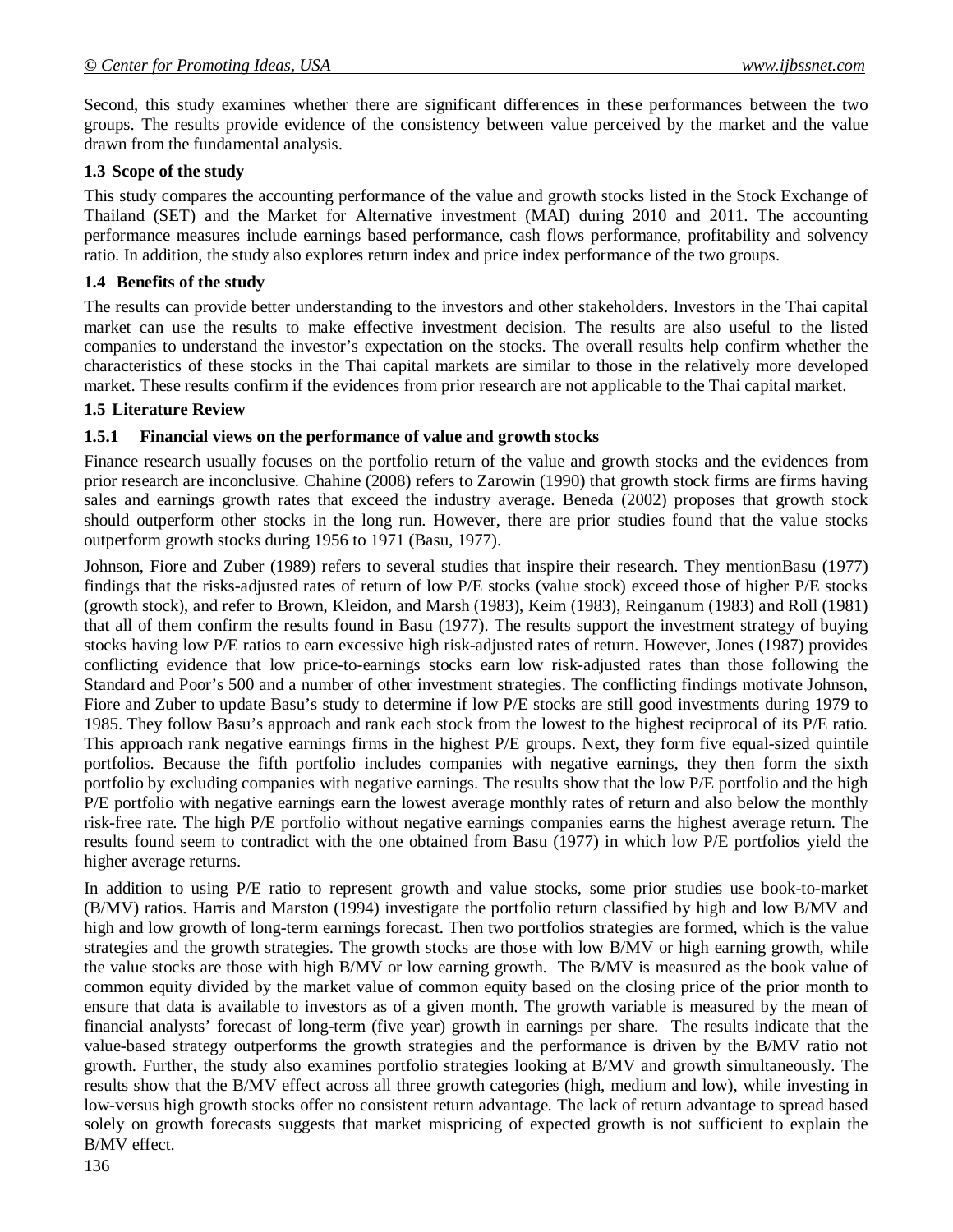Growth stocks are found to outperform value stocks over the long run. Beneda (2002) examines the returns of growth stocks (or stock with high P/E ratio), and value stocks over the long period, up to 18 years. The study period covers from the end of 1983 through November 2001. The portfolio formation period is from 1983 to 1987. For each of the five years of portfolio formation period, market value, P/E ratio, stock price and the standard industrial classification (SIC) code are obtained from the Compustat Industrial Files. Annual stock price and cash dividend per share are obtained for each of the years from the portfolio formation date to November 2001. All stock price and dividend per share are adjusted for stock splits and stock dividends. For each of the five years of portfolio formation (1983-1987), the sample of firms is ranked by P/E ratio into three group, value stocks, middle stocks, and growth stocks. The value stocks include 20 percent of the firms with lowest P/E ratios, whereas the growth stocks include 20 percent of the firms with the top P/E ratio. The remaining firms are included in the middle group. The results show that the five-year returns of the value stocks (low P/E ratios) exceed those of growth stocks (high P/E ratios). However, over the long periods, up to 18 years, the average return of growth stocks outperforms that of value stocks. At the tenth year after portfolio formation, the growth stocks have outperformed the value stocks for all portfolio formation, except  $1987$ . At the  $14<sup>th</sup>$  year, the growth stocks have outperformed the value stocks for all five of the portfolio formation years. The results imply that investors perceive that P/E ratios reflect the future growth opportunities and if investors are interested in holding their portfolios over the long term, including growth stocks into their portfolios may enhance their long-term performance.

Chahine (2008) refers to the findings from prior studies that a value stocks outperform the growth stocks and tries to investigate whether these strategies are sensitive to earnings growth level. The empirical tests are conducted based on returns strategy and asset pricing analysis. The study is conducted in the Euro zone from 1988 through 2003. The results, after controlling for Fama and French (1993) risk factors shows that a value strategy with a high earnings growth rate outperform both value and growth strategies. The results indicate that earnings growth is a significant factor in determining the performance of value versus growth portfolios.

# **1.5.2 Using Accounting Information to predict stock returns.**

There are several evidences that accounting information is useful in predicting stock returns. Ou and Penman (1989) develops the computerized model based on financial statement information to predict the probability to increase (or decrease) in future earnings, called *Pr* value. Rather than selecting the variables based on any fundamental analysis or financial statement analysis concepts, the researchers use statistic procedures to select the variables included in the model. The way mentioned as "let the data speaks". The study finds that using the predicted value to make investment decision could yield the abnormal return. Ou (1990) also finds nonearnings accounting numbers have information content. They could be used as earnings predictors to make appropriate investment decision.

Kim, Lipka, and Sami (2012) studies the ability of three accounting measures including accounting earnings, operating cash flows and working capital from operations in predicting portfolio performance. The study aims to provide an answer on which accounting measures (earnings or cash flows in particular) is more useful to investor in selecting companies. The usefulness is defined as the relative performance of the portfolio returns. The study uses and investor perspective by building on Basu's (1977) investment trading strategy, using price earnings ratios for portfolio selections. The Basu trading strategy is effecting for all three measures and the excess returns are observed for all three measures, even when controlled for risk and for low priced stocks. However, the results indicate that earnings portfolios do not dominate working capital or cash flow portfolios. This is contradictory to prior research that document that accrual based accounting earnings is a relatively more useful measure of operating performance (Dechow 1994, Biddle et al. 1995, Francis et al. 2003, Callen and Segal 2004.) The results show that the average returns of the lowest PE ratio portfolios outperform the rest of the market for accounting earnings, operating cash flows, and working capital from operations. The results also show that the average returns for the lowest PE ratio cash flow stock outperform accounting earnings and working capital. In other words, the superior performance of low PE ratio stocks hold when working capital and cash flows are used instead of accounting earnings. The results hold after controlling for risk (size adjusted) and for the effect of low priced stock.

In conclusion, finance and accounting literature provides evidences of the studies of investment returns.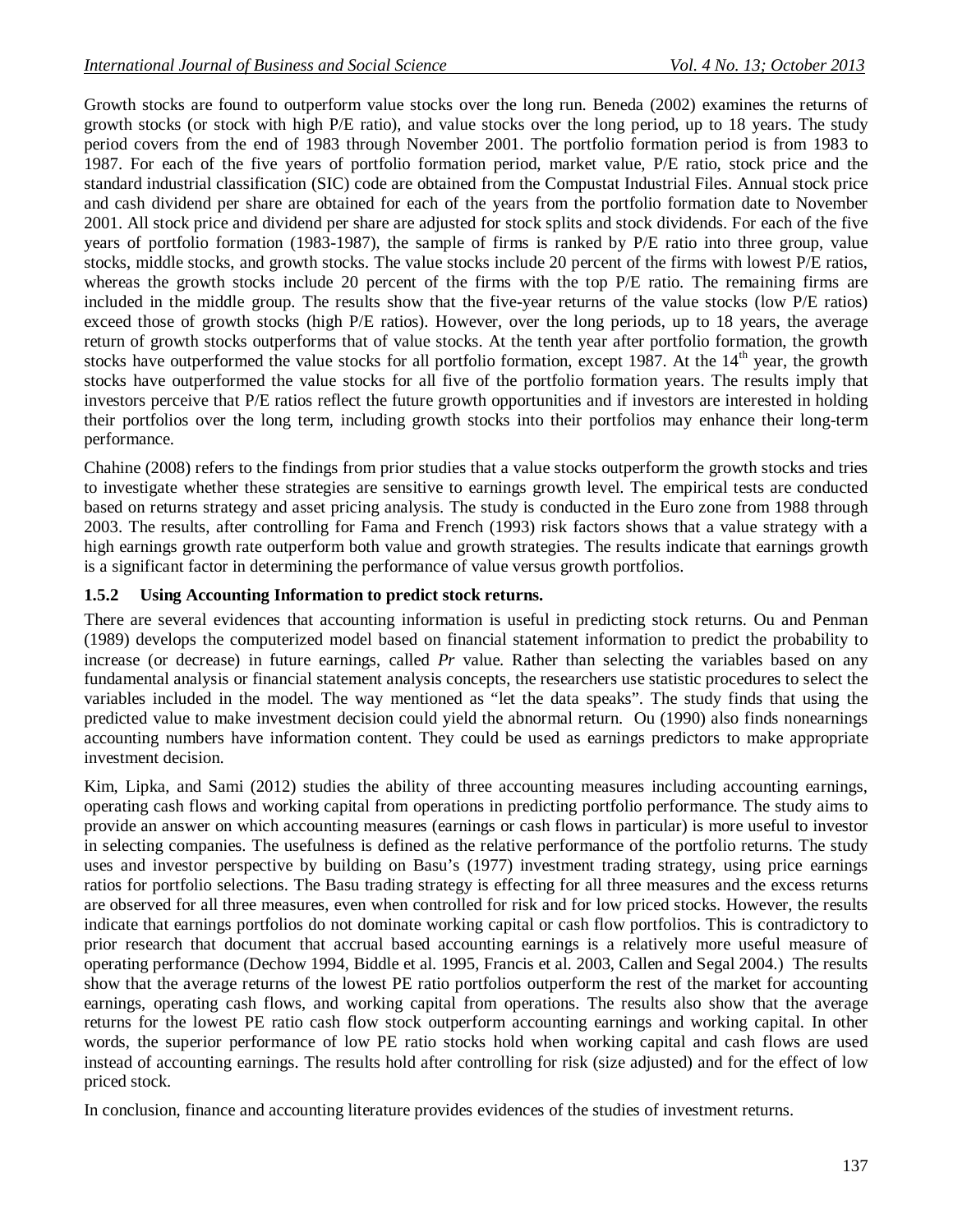Whereas financial view select stocks based on the future investment opportunities and focus on the stock returns, accounting view concentrates on using fundamental accounting information to select the stocks. This study attempts to investigate whether there is consistency between the two views. In other words, this study tries to explore the accounting performance of the value and growth stocks and investigate whether there are any significantly differences of these characters between the value and growth stocks.

#### *2. Methodology*

#### **2.1 Conceptual Framework and hypothesis**

The conceptual framework of this study is presented in the figure 1.



*Fig. 1. Conceptual Framework*

This study examines the characteristics and accounting performance measures of the value and growth stocks. The accounting performance includes accrual based performance, cash flow performance, profitability, solvency and size. This study also compares whether there are significant differences in those performances as stated in the following hypothesis.

H1: There are significantly differences in accounting performances between the value and growth stocks.

## **2.2 Data Collection**

The sample is consisted of the stocks listed in the stocks listed in the Stock Exchange of Thailand (SET) and the Market for Alternative Investment between 2009 through 2011. All prices and accounting information are obtained from the DataStream database.

#### **2.2.1Measurement of Value and Growth Stock**

This study uses both price-to-earnings (P/E) ratios and price-to-book value (P/BV) ratios to identify the value and growth stocks. Price-to-earnings ratio is calculated from the closing share price divided by the annual earnings per share. This measure issimilar to Johnson, Fiore and Zuber (1989) which refers to Ball and Brown (1968) that the expected earnings announcements are so prevalent although the fund managers would not have access to a firm's financial statements. Price-to book value ratio is calculated from the closing price divided by the book value per share.

## **2.2.2 Measurement of Accounting Performance**

The accounting performance measures include accruals-based performance, cash flows performance, profitability ratios, and solvency ratio. The accruals based performances are earnings per share and total accruals.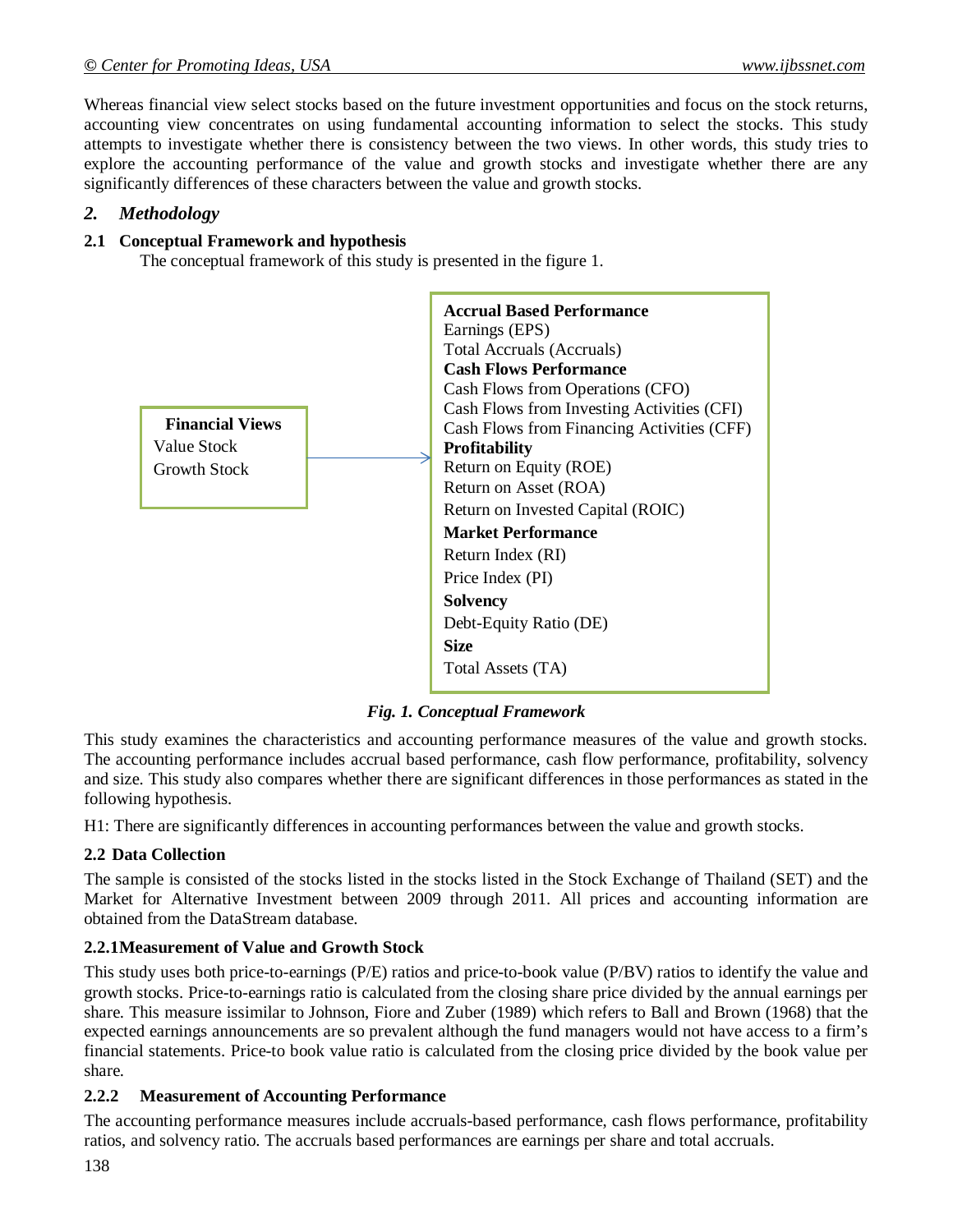The total accruals represent net future cash flows of the company. The cash flows performance includes net cash flows from operating, investing and financing activities. The accruals and cash flows variables are scaled by total assets at the beginning period to reduce the size effect. The profitability ratios covers returns perceived from different viewpoints and/or stakeholders. The profitability ratios include return on asset (ROA) which could also be interpreted as efficiency, return on equity (ROE), and return on invested capital (ROIC). Debt to equity (D/E) ratio is used to represent the solvency, which implies the ability to fulfill long-term obligation of the company. All ratios data is presented as percentage. In addition to the accounting variable mentioned above, the market performance, return index (RI) and the price index (PI) are examined in order to assess the theoretical growth of the return and the market value of the securities.

| Variable    | Source      | Definition / Measurement                                                                                                                                                                                                                                                                                                                                                                                       |
|-------------|-------------|----------------------------------------------------------------------------------------------------------------------------------------------------------------------------------------------------------------------------------------------------------------------------------------------------------------------------------------------------------------------------------------------------------------|
| <b>EPS</b>  | Calculation | Earnings for the period divided by the number of shares outstanding                                                                                                                                                                                                                                                                                                                                            |
| Accruals    | Calculation | (Net income before extraordinary items and preferred and common dividends -<br>Net Cash Flow from Operating Activities) scaled by the beginning balance of<br>total assets                                                                                                                                                                                                                                     |
| <b>CFO</b>  | Datastream  | Net Cash Flows from Operating Activities represents the net cash receipts and<br>disbursements resulting from the operations of the company. It is the sum of Funds<br>from Operations, Funds From/Used for Other Operating Activities and<br>Extraordinary Items.                                                                                                                                             |
| <b>CFI</b>  | Datastream  | Net Cash Flows from Investing Activities represents the net cash receipts and<br>disbursements resulting from capital expenditures, decrease/increase from<br>investments, disposal of fixed assets, increase in other assets and other investing<br>activities. (Since the CFI obtained from the Datastream has opposite sign with<br>those from the financial statements, the CFF data is multiplied by -1.) |
| <b>CFF</b>  | Datastream  | Net Cash Flows from Financing Activities represents the net cash receipts and<br>disbursements resulting from reduction and/or increase in long or short term debt,<br>proceeds from sale of stock, stock repurchased/redeemed/retired, dividends paid<br>and other financing activities.                                                                                                                      |
| <b>ROE</b>  | Datastream  | (Net Income / Shareholder's Equity) * 100                                                                                                                                                                                                                                                                                                                                                                      |
| <b>ROA</b>  | Calculation | (Net Income / Beginning Balance of Total Assets )*100                                                                                                                                                                                                                                                                                                                                                          |
| <b>ROIC</b> | Datastream  | Return on Invested Capital is defined as (Net Income - Bottom Line + ((Interest<br>Expense on Debt - Interest Capitalized) * (1-Tax Rate))) / Average of Last Year's<br>and Current Year's (Total Capital + Short Term Debt & Current Portion of Long<br>Term Debt) * 100                                                                                                                                      |
| RI          | Datastream  | A return index (RI) shows a theoretical growth in value of a share holding over a<br>specified period, assuming that dividends are re-invested to purchase additional<br>units of an equity at the closing price applicable on the ex-dividend date.<br>$RI_t = -RI_{t-1} * \frac{PI_t}{PI_{t-1}} * \left(1 + \frac{DN}{100} * \frac{1}{N}\right)$                                                             |
| PI          | Datastream  | The price index expresses the price of an equity as a percentage of its value on the<br>base date, adjusted for capital changes.                                                                                                                                                                                                                                                                               |
| DE          | Datastream  | Total debt % common equity. (Long Term Debt + Short Term Debt & Current<br>Portion of Long Term Debt) / Common Equity * 100                                                                                                                                                                                                                                                                                    |
| <b>TA</b>   | Datastream  | Total assets                                                                                                                                                                                                                                                                                                                                                                                                   |
| P/BV        | Datastream  | Share price divided by the book value per share                                                                                                                                                                                                                                                                                                                                                                |
| $\rm P/E$   | Calculation | Share price divided by earnings per share, whereas earnings per share is net<br>income divided by number of common shares outstanding.                                                                                                                                                                                                                                                                         |

#### **Table 1:** Summary of Variable Definitions and Measurements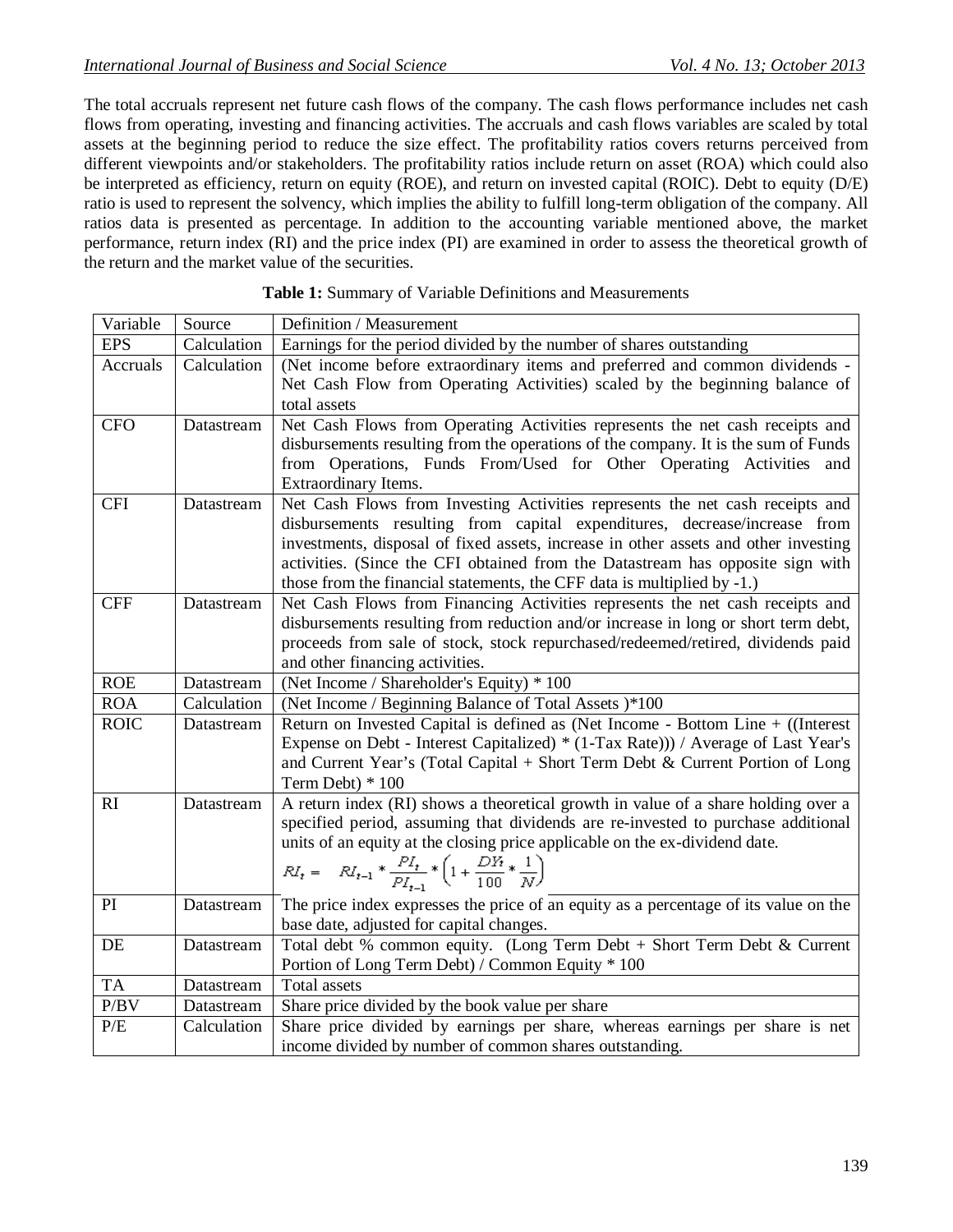## **2.3 Data Analysis**

The sample firm is ranked by the price-to-earnings ratios and price-to-book value at the end of 2009 from the lowest P/E and P/BV ratios to the highest. The sample is then divided into ten deciles. The top 10 decile (high P/E or P/BV) represents growth stocks and the bottom decile (low P/E or P/BV) represents value stocks. Then the accounting performances of the two groups are compared to see if they are statistically significant differences.I also use top and bottom 20% as threshold to identify the growth and value stock.The results are consistent with that of the top ten deciles.

# *3. Result*

The initial number of observations is 609 firm years. One hundred and fourteen observations are dropped due to the lack of P/BV information and six observations are dropped due to the lack of P/E information. One hundred observations with negative P/E and P/BV values are eliminated to avoid the mixing results as evidence in Johnson, Fiore and Zuber (1989). To avoid the effect of the extreme value, twelve observations with P/E ratios exceed 150 are also eliminated. The number of observations in the final sample size is 377 firm years. The detail of sample selection is presented in table 2.

| Initial Number of Observations       |     | 609 |
|--------------------------------------|-----|-----|
| Less Observations due to             |     |     |
| No data on P/BV available            | 114 |     |
| Negative P/BV                        | 6   |     |
| No data on P/E available             | 6   |     |
| Negative P/E                         | 94  |     |
| P/E above 150                        | 12  |     |
| Total number of deleted observations |     | 232 |
| Usable sample size                   |     | 377 |

|  |  | Table 2: Sample Selection |
|--|--|---------------------------|
|--|--|---------------------------|

The means and standard deviations of the variables of interested in year 2010 and 2011of each decile classified by P/BV ratio and P/E ratio are presented in table 3 and table 4 respectively. The deciles with the lowest P/BV (P/E) ratios are value stocks whereas the deciles with the highest P/BV (P/E) ratios are growth stocks. According to the P/BV ratios classification, the average accounting performances of the growth stocks are superior to those of the value stocks. However, the classification by the P/E ratios yields different results. There is no clear pattern that the accounting performances of the growth stocks are higher than those of the value stocks. In fact, the results seem to be opposite. The profitability ratios of the value stocks are higher than the ratios of the growth stocks.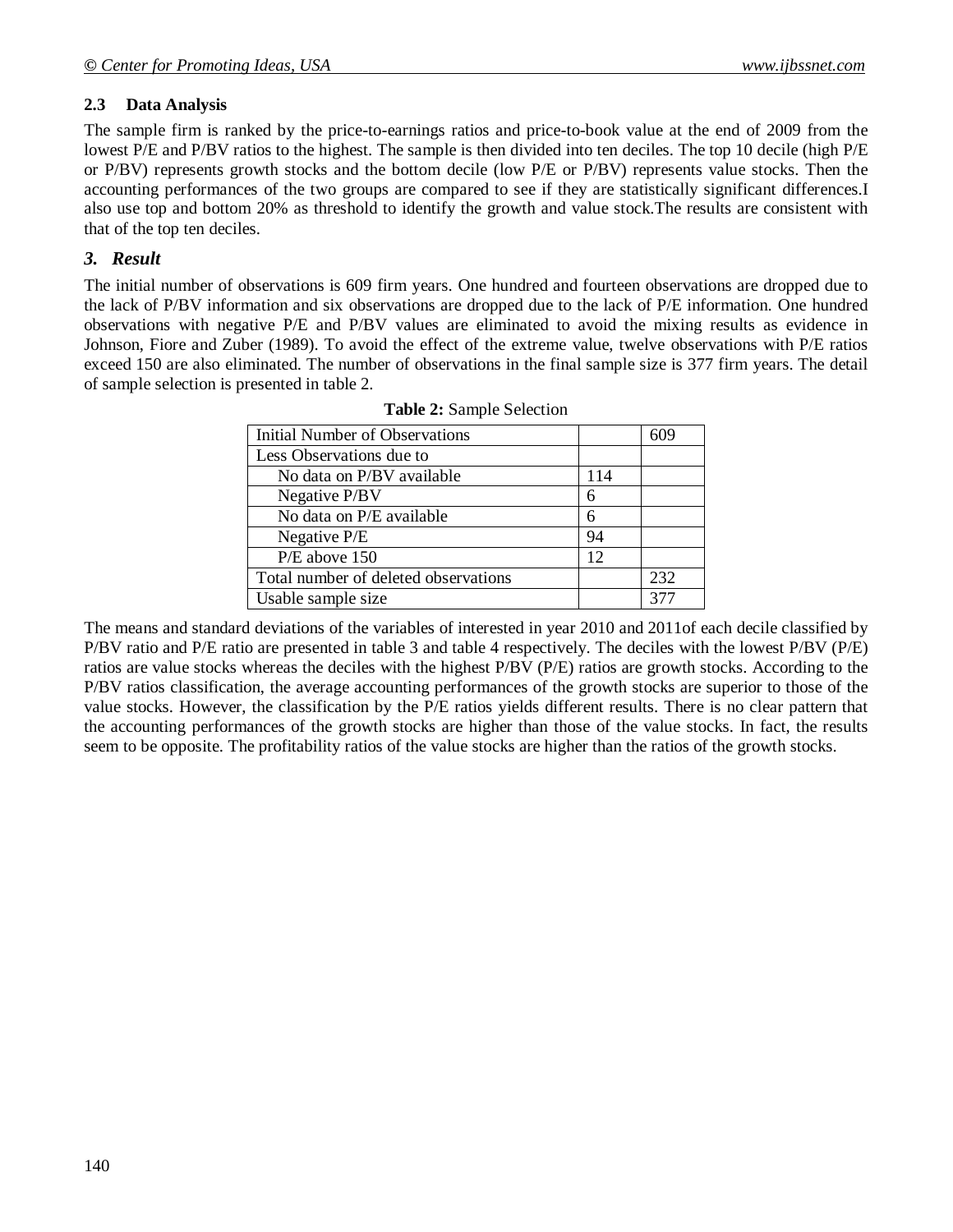| Table 3: Descriptive Statistics of Variables Classified by Deciles based on P/BV ratio |  |  |
|----------------------------------------------------------------------------------------|--|--|
|                                                                                        |  |  |

| Type                                                                     | of Value                          |                  |                   |                     |                    |                  |                    |                  |                     | Growth             |
|--------------------------------------------------------------------------|-----------------------------------|------------------|-------------------|---------------------|--------------------|------------------|--------------------|------------------|---------------------|--------------------|
| <b>Stock</b>                                                             | <b>Stock</b>                      |                  |                   |                     |                    |                  |                    |                  |                     | <b>Stock</b>       |
| Variable                                                                 | $PB = 1$                          | $PB = 2$         | $PB = 3$          | $\overline{PB} = 4$ | $PB = 5$           | $PB = 6$         | $PB = 7$           | $PB = 8$         | $PB = 9$            | $PB = 10$          |
|                                                                          | <b>Earnings Based Performance</b> |                  |                   |                     |                    |                  |                    |                  |                     |                    |
| <b>EPS10</b>                                                             | 2.247*                            | 2.851            | 2.467             | 3.027               | 2.096              | 1.740            | 3.105              | 2.784            | 1.906               | 7.827              |
|                                                                          | (4.007)                           | (6.632)          | (7.337)           | (5.453)             | (4.459)            | (3.053)          | (6.909)            | (5.728)          | (3.210)             | (18.316)           |
| EPS11                                                                    | 1.805                             | 2.157            | 0.192             | 3.012               | 2.166              | 1.462            | 3.033              | 2.913            | 1.684               | 8.091              |
|                                                                          | (3.701)                           | (4.164)          | (3.589)           | (6.733)             | (4.625)            | (2.722)          | (5.545)            | (7.068)          | (2.733)             | (17.906)           |
| Earnings Based Performance (scaled by beginning balance of total assets) |                                   |                  |                   |                     |                    |                  |                    |                  |                     |                    |
| Accrual10                                                                | $-0.028$                          | 0.016            | 0.020             | 0.026               | $-0.034$           | 0.004            | $-0.015$           | 0.014            | $-0.025$            | $-0.037$           |
|                                                                          | (0.051)                           | (0.099)          | (0.139)           | (0.166)             | (0.091)            | (0.121)          | (0.140)            | (0.107)          | (0.132)             | (0.169)            |
| Accrual11                                                                | $-0.020$                          | 0.014            | 0.004             | $-0.021$            | $-0.035$           | 0.003            | $-0.007$           | $-0.014$         | $-0.017$            | $-0.035$           |
|                                                                          | (0.073)                           | (0.108)          | (0.118)           | (0.092)             | (0.092)            | (0.162)          | (0.155)            | (0.148)          | (0.371)             | (0.134)            |
| Cash Flows Performance (scaled by beginning balance of total assets)     |                                   |                  |                   |                     |                    |                  |                    |                  |                     |                    |
| CFO10                                                                    | 0.057                             | 0.036            | 0.046             | 0.048               | 0.094              | 0.078            | 0.113              | 0.077            | 0.150               | 0.172              |
|                                                                          | (0.062)                           | (0.094)          | (0.130)           | (0.143)             | (0.106)            | (0.120)          | (0.154)            | (0.115)          | (0.141)             | (0.196)            |
| CFO11                                                                    | 0.034                             | 0.036            | 0.038             | 0.072               | 0.101              | 0.054            | 0.090              | 0.079            | 0.132               | 0.167              |
|                                                                          |                                   |                  |                   |                     |                    |                  |                    |                  |                     |                    |
|                                                                          | (0.070)                           | (0.098)          | (0.121)           | (0.097)             | (0.106)            | (0.147)          | (0.151)            | (0.138)          | (0.380)             | (0.185)            |
| CFI10                                                                    | $-0.035$                          | $-0.048$         | $-0.056$          | $-0.063$            | $-0.049$           | $-0.074$         | $-0.044$           | $-0.097$         | $-0.076$            | $-0.109$           |
|                                                                          | (0.057)                           | (0.060)          | (0.085)           | (0.073)             | (0.054)            | (0.138)          | (0.097)            | (0.149)          | (0.094)             | (0.122)            |
| CFI11                                                                    | $-0.054$                          | $-0.039$         | $-0.063$          | $-0.056$            | $-0.080$           | $-0.072$         | $-0.058$           | $-0.094$         | $-0.452$            | $-0.138$           |
|                                                                          | (0.047)                           | (0.061)          | (0.111)           | (0.101)             | (0.127)            | (0.069)          | (0.091)            | (0.107)          | (1.856)             | (0.124)            |
| CFF10                                                                    | $-0.011$                          | 0.011            | 0.015             | 0.021               | $-0.039$           | 0.011            | $-0.042$           | 0.022            | $-0.050$            | $-0.048$           |
|                                                                          | (0.064)                           | (0.094)          | (0.125)           | (0.115)             | (0.115)            | (0.157)          | (0.093)            | (0.163)          | (0.142)             | (0.191)            |
| CFF11                                                                    | 0.012                             | 0.011            | 0.013             | $-0.018$            | $-0.009$           | $-0.006$         | $-0.025$           | 0.029            | 0.344               | $-0.032$           |
|                                                                          | (0.058)                           | (0.082)          | (0.142)           | (0.112)             | (0.184)            | (0.137)          | (0.108)            | (0.137)          | (2.152)             | (0.166)            |
| Profitability                                                            |                                   |                  |                   |                     |                    |                  |                    |                  |                     |                    |
| ROE10                                                                    | 4.846                             | 8.270            | 12.590            | 9.978               | 12.210             | 13.152           | 14.832             | 15.752           | 21.296              | 23.688             |
|                                                                          | (5.618)<br>0.314                  | (9.244)<br>7.045 | (12.934)<br>7.712 | (7.153)<br>7.576    | (15.547)<br>11.355 | (8.385)<br>8.801 | (6.249)            | (8.988)<br>9.329 | (11.276)<br>13.772  | (12.222)<br>22.741 |
| ROE11                                                                    |                                   | (10.917)         | (10.471)          | (7.692)             | (9.909)            | (12.785)         | 10.601<br>(26.981) | (21.364)         | (39.855)            | (15.322)           |
| ROA10                                                                    | (16.185)<br>2.893                 | 5.224            | 6.530             | 7.250               | 6.269              | 8.157            | 9.809              | 9.063            | $\overline{12.566}$ | 13.511             |
|                                                                          | (3.341)                           | (6.567)          | (4.570)           | (6.738)             | (7.450)            | (5.359)          | (5.543)            | (5.837)          | (7.429)             | (10.927)           |
| ROA11                                                                    | 1.495                             | 4.990            | 4.142             | 5.123               | 6.502              | 5.724            | 8.341              | 6.415            | 11.511              | 13.203             |
|                                                                          | (6.060)                           | (6.792)          | (5.096)           | (5.438)             | (7.733)            | (7.572)          | (8.773)            | (7.673)          | (11.399)            | (12.225)           |
| ROIC <sub>10</sub>                                                       | 4.362                             | 7.024            | 8.612             | 8.785               | 9.046              | 10.906           | 12.501             | 12.362           | 17.818              | 19.077             |
|                                                                          | (4.486)                           | (7.194)          | (5.270)           | (5.688)             | (10.359)           | (7.440)          | (7.105)            | (6.283)          | (11.775)            | (12.281)           |
| ROIC11                                                                   | 2.961                             | 6.787            | 5.995             | 6.397               | 9.229              | 7.741            | 10.568             | 8.455            | 13.672              | 19.119             |
|                                                                          | (8.427)                           | (7.309)          | (6.296)           | (6.281)             | (8.621)            | (9.714)          | (14.418)           | (11.843)         | (19.873)            | (13.600)           |
| <b>RI10</b>                                                              | 165.384                           | 438.731          | 608.977           | 561.127             | 574.617            | 538.851          | 865.766            | 920.341          | 1,087.14            | 1,710.84           |
|                                                                          | (275.9)                           | (1,706.4)        | (1,152.0)         | (1,370.5)           | (888.8)            | (777.0)          | (2,684.7)          | (1,788.4)        | (2,057.1)           | (2,648.2)          |
| RI11                                                                     | 168.839                           | 441.086          | 558.792           | 717.966             | 589.998            | 567.521          | 1,184.90           | 993.419          | 1,294.73            | 1,708.30           |
|                                                                          | (259.7)                           | (1,652.6)        | (1,101.3)         | (2, 199.8)          | (986.6)            | (834.7)          | (4,715.1)          | (2,118.3)        | (2,646.4)           | (2,388.7)          |
| PI10                                                                     | 71.030                            | 182.284          | 259.326           | 179.227             | 254.992            | 229.016          | 309.915            | 361.418          | 480.332             | 893.168            |
|                                                                          | (90.3)                            | (639.5)          | (481.4)           | (260.1)             | (407.9)            | (233.2)          | (730.2)            | (510.1)          | (777.9)             | (1,215.4)          |
| <b>PI11</b>                                                              | 68.795                            | 179.711          | 237.350           | 192.976             | 246.832            | 234.079          | 377.879            | 366.505          | 553.986             | 895.743            |
|                                                                          | (85.5)                            | (605.5)          | (490.4)           | (366.5)             | (434.9)            | (263.1)          | (1,225.7)          | (561.6)          | (995.2)             | (1, 147.4)         |
| Solvency                                                                 |                                   |                  |                   |                     |                    |                  |                    |                  |                     |                    |
| DE10 %                                                                   | 38.422                            | 35.417           | 95.486            | 62.738              | 82.796             | 56.077           | 64.193             | 84.785           | 47.406              | 84.591             |
|                                                                          | (55.02)                           | (42.67)          | (124.69)          | (115.75)            | (130.43)           | (112.32)         | (128.42)           | (88.27)          | (66.89)             | (115.13)           |
| DE11 %                                                                   | 45.284                            | 43.047           | 96.534            | 65.736              | 69.536             | 52.343           | 74.912             | 101.172          | 72.551              | 80.672             |
|                                                                          | (62.75)                           | (54.72)          | (140.55)          | (106.58)            | (121.57)           | (67.00)          | (163.42)           | (96.39)          | (107.88)            | (87.66)            |
| Asset 10                                                                 | 6,838                             | 4,327            | 15,365            | 15,995              | 78,145             | 61,296           | 17,403             | 109,115          | 67,110              | 40,959             |
| (in mm)                                                                  | (13,265)                          | (4,965)          | (47, 168)         | (35, 159)           | (314, 572)         | (315, 395)       | (37,260)           | (338, 140)       | (256, 885)          | (83,072)           |
| Asset 11                                                                 | 7,074                             | 4,654            | 15,593            | 17,713              | 86,452             | 67,097           | 19,518             | 122,750          | 86,144              | 48,363             |
| (in mm)                                                                  | (13, 451)                         | (5,564)          | (44,063)          | (40, 395)           | (344, 691)         | (340, 845)       | (43, 923)          | (376, 301)       | (324, 774)          | (97, 863)          |

Note \* the number is simple mean and the number in the parenthesis is the standard devision.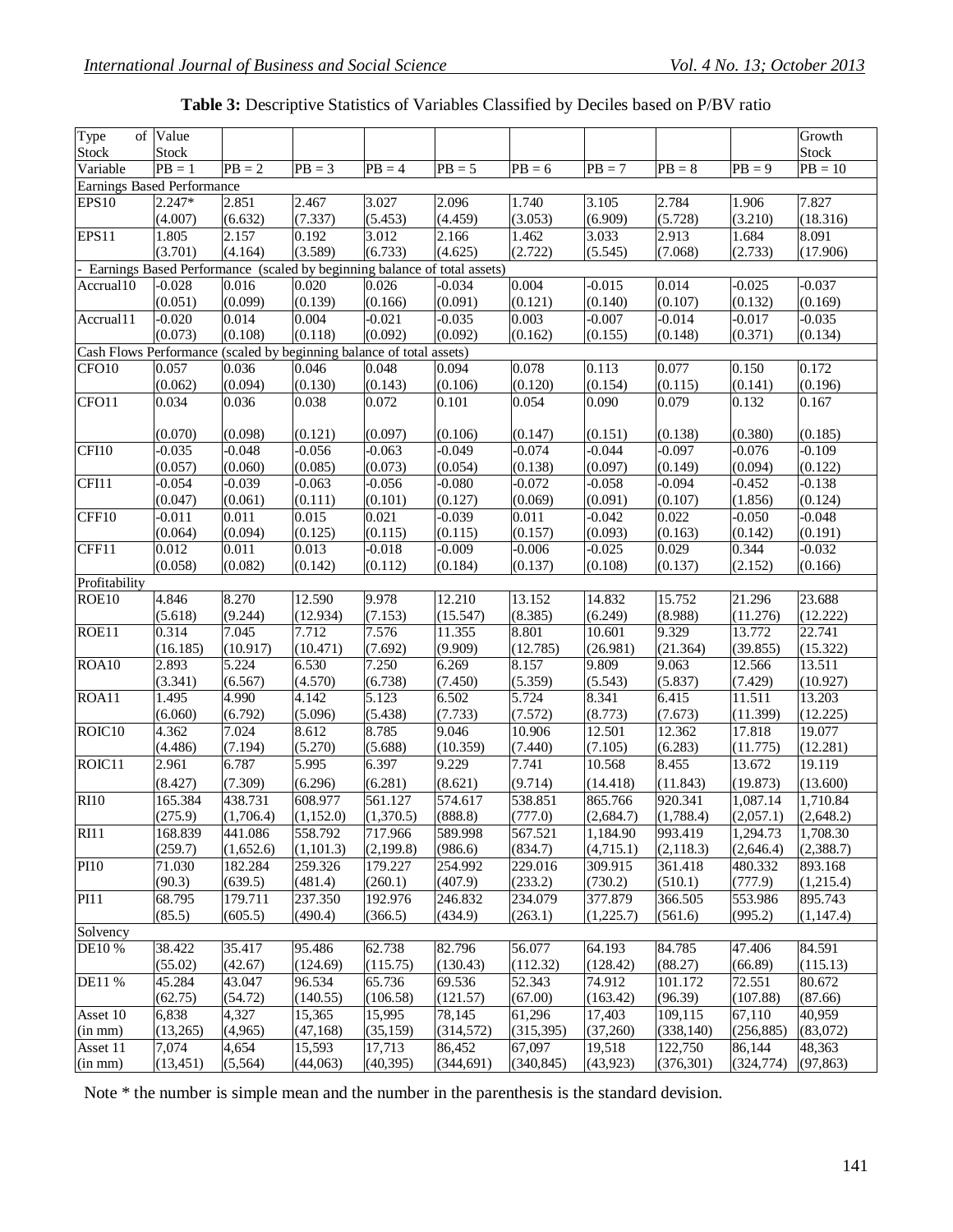| Type<br>Stock      | of Value<br><b>Stock</b>                                                    |                                                                          |                     |                       |                    |                     |                        |                        |                       | Growth<br><b>Stock</b> |
|--------------------|-----------------------------------------------------------------------------|--------------------------------------------------------------------------|---------------------|-----------------------|--------------------|---------------------|------------------------|------------------------|-----------------------|------------------------|
| Variable           | $PE = 1$                                                                    | $PE = 2$                                                                 | $PE = 3$            | $PE = 4$              | $PE = 5$           | $\overline{PE} = 6$ | $\overline{PE} = 7$    | $PE = 8$               | $PE = 9$              | $PE = 10$              |
|                    |                                                                             |                                                                          |                     |                       |                    |                     |                        |                        |                       |                        |
|                    | <b>Earnings Based Performance</b><br>Earnings Based Performance (Per share) |                                                                          |                     |                       |                    |                     |                        |                        |                       |                        |
| EPS10              | 2.882*                                                                      | 4.159                                                                    | 1.568               | 3.240                 | 1.478              | 6.574               | 3.957                  | 2.896                  | 1.638                 | 1.596                  |
|                    | (3.237)                                                                     | (6.821)                                                                  | (2.591)             | (7.632)               | (2.563)            | (17.142)            | (6.136)                | (9.623)                | (3.536)               | (6.143)                |
| EPS11              | 2.505                                                                       | 4.518                                                                    | 1.386               | 1.800                 | 1.402              | 5.537               | 3.504                  | 3.138                  | 2.008                 | 0.644                  |
|                    | (3.474)                                                                     | (7.949)                                                                  | (2.652)             | (5.094)               | (1.992)            | (14.229)            | (7.114)                | (12.432)               | (3.780)               | (2.742)                |
|                    |                                                                             | Earnings Based Performance (scaled by beginning balance of total assets) |                     |                       |                    |                     |                        |                        |                       |                        |
| Accrual10          | 0.066                                                                       | $-0.002$                                                                 | $-0.001$            | 0.008                 | 0.017              | 0.003               | $-0.072$               | $-0.046$               | $-0.033$              | 0.003                  |
|                    | (0.162)                                                                     | (0.107)                                                                  | (0.114)             | (0.116)               | (0.161)            | (0.169)             | (0.079)                | (0.094)                | (0.079)               | (0.107)                |
| Accrual11          | 0.013                                                                       | $-0.021$                                                                 | 0.012               | $-0.030$              | 0.014              | $-0.034$            | $-0.056$               | $-0.017$               | $-0.024$              | 0.018                  |
|                    | (0.109)                                                                     | (0.120)                                                                  | (0.137)             | (0.130)               | (0.125)            | (0.262)             | (0.118)                | (0.126)                | (0.096)               | (0.297)                |
|                    |                                                                             | Cash Flows Performance (scaled by beginning balance of total assets)     |                     |                       |                    |                     |                        |                        |                       |                        |
| CFO10              | 0.043                                                                       | 0.073                                                                    | 0.107               | 0.095                 | 0.057              | 0.080               | 0.163                  | 0.134                  | 0.091                 | 0.022                  |
|                    | (0.131)                                                                     | (0.121)                                                                  | (0.122)             | (0.129)               | (0.173)            | (0.168)             | (0.105)                | (0.122)                | (0.128)               | (0.103)                |
| CFO11              | 0.072                                                                       | 0.075                                                                    | 0.065               | 0.107                 | 0.058              | 0.099               | 0.137                  | 0.094                  | 0.091                 | 0.002                  |
|                    | (0.118)                                                                     | (0.122)                                                                  | (0.156)             | (0.116)               | (0.143)            | (0.227)             | (0.148)                | (0.145)                | (0.147)               | (0.308)                |
| CFI10              | $-0.036$                                                                    | $-0.081$                                                                 | $-0.072$            | $-0.084$              | $-0.048$           | $-0.092$            | $-0.062$               | $-0.079$               | $-0.067$              | $-0.028$               |
|                    | (0.074)                                                                     | (0.090)                                                                  | (0.089)             | (0.158)               | (0.095)            | (0.146)             | (0.069)                | (0.092)                | (0.071)               | (0.062)                |
| CFI11              | $-0.046$                                                                    | $-0.098$                                                                 | $-0.063$            | $-0.061$              | $-0.073$           | $-0.090$            | $-0.127$               | $-0.090$               | $-0.113$              | $-0.343$               |
|                    | (0.053)                                                                     | (0.129)                                                                  | (0.102)             | (0.075)               | (0.111)            | (0.145)             | (0.195)                | (0.107)                | (0.118)               | (1.862)                |
| CFF10              | 0.000                                                                       | 0.014                                                                    | $-0.027$            | $-0.017$              | $-0.001$           | 0.023               | $-0.071$               | $-0.037$               | $-0.006$              | 0.014                  |
|                    | (0.148)                                                                     | (0.108)                                                                  | (0.119)             | (0.170)               | (0.122)            | (0.182)             | (0.104)                | (0.109)                | (0.110)               | (0.115)                |
| CFF11              | $-0.027$                                                                    | 0.029                                                                    | 0.001               | $-0.028$              | $-0.007$           | 0.002               | $-0.010$               | 0.002                  | 0.017                 | 0.342                  |
|                    | (0.101)                                                                     | (0.148)                                                                  | (0.178)             | (0.108)               | (0.095)            | (0.125)             | (0.221)                | (0.152)                | (0.126)               | (2.144)                |
| Profitability      |                                                                             |                                                                          |                     |                       |                    |                     |                        |                        |                       |                        |
| ROE10              | 20.491                                                                      | 13.060                                                                   | 15.454              | 16.474                | 10.798             | 14.255              | 15.119                 | 15.838                 | 9.479                 | 5.522                  |
|                    | (15.833)                                                                    | (13.811)                                                                 | (7.955)             | (8.182)               | (8.290)            | (10.575)            | (9.757)                | (11.904)               | (9.974)               | (9.476)                |
| ROE11              | 14.559                                                                      | 7.227                                                                    | 11.301              | 8.862                 | 10.541             | 6.896               | 12.332                 | 13.491                 | 10.806                | 2.985                  |
|                    | (12.345)                                                                    | (22.746)                                                                 | (10.201)            | (27.547)              | (7.787)            | (37.520)            | (22.315)               | (14.141)               | (12.821)              | (12.20)                |
| ROA10              | 10.933                                                                      | 7.119                                                                    | 10.634              | 10.377                | 7.458              | 8.350               | 9.098                  | 8.864                  | 5.794                 | 2.525                  |
|                    | (8.449)                                                                     | (8.012)                                                                  | (7.896)             | (5.082)               | (6.041)            | (6.822)             | (6.316)                | (6.803)                | (7.354)               | (5.634)                |
| ROA11              | 8.572                                                                       | 5.211                                                                    | 7.670               | 7.701                 | 7.198              | 6.569               | 8.081                  | 7.717                  | 6.589                 | 1.984                  |
|                    | (8.220)                                                                     | (8.003)                                                                  | (6.122)             | (9.366)               | (7.018)            | (7.925)             | (14.221)               | (7.898)                | (8.051)               | (6.733)                |
| ROIC <sub>10</sub> | 15.223                                                                      | 9.511                                                                    | 13.111              | 12.687                | 9.499              | 11.448              | 13.599                 | 12.693                 | 8.163                 | 4.407                  |
|                    | (12.727)                                                                    | (10.744)                                                                 | (7.923)             | (5.598)               | (6.594)            | (7.982)             | (9.163)                | (9.004)                | (9.256)               | (6.601)                |
| ROIC11             | 12.096                                                                      | 7.078                                                                    | 9.850               | 9.193                 | 9.083              | 7.598               | 11.499                 | 11.026                 | 9.683                 | 3.600<br>(6.802)       |
|                    | (10.034)                                                                    | (11.576)                                                                 | (7.952)             | (14.236)              | (7.421)<br>799.995 | (17.597)<br>993.514 | (17.462)               | (10.000)               | (10.630)              |                        |
| <b>RI10</b>        | 407.441<br>(916.13)                                                         | 621.179<br>(1,353.35)                                                    | 407.641<br>(915.64) | 1,441.38<br>(3,014.9) | (1,965.5)          | (2,364.74)          | 1,078.44<br>(1,500.71) | 700.790<br>(1, 113.11) | 817.871<br>(2,010.24) | 175.045<br>(252.51)    |
| RI11               | 340.885                                                                     | 733.999                                                                  | 333.972             | 1,887.43              | 943.703            | 864.079             | 1,117.71               | 969.252                | 832.951               | 166.495                |
|                    | (647.70)                                                                    | (2,154.1)                                                                | (528.22)            | (5,065.7)             | (2,520.6)          | (1,868.1)           | (1,441.2)              | (1,758.6)              | (1,967.2)             | (216.77)               |
| PI10               | 163.346                                                                     | 211.153                                                                  | 171.847             | 479.634               | 359.437            | 456.451             | 450.905                | 379.161                | 421.508               | 111.949                |
|                    | (277.42)                                                                    | (270.58)                                                                 | (189.67)            | (818.82)              | (783.37)           | (1,028.7)           | (596.63)               | (568.71)               | (930.20)              | (142.99)               |
| PI11               | 133.700                                                                     | 208.695                                                                  | 152.100             | 572.826               | 408.761            | 386.989             | 447.574                | 502.963                | 416.882               | 104.730                |
|                    | (165.70)                                                                    | (355.55)                                                                 | (146.21)            | (1,313.4)             | (978.54)           | (803.47)            | (556.67)               | (856.55)               | (900.59)              | (129.08)               |
| Solvency           |                                                                             |                                                                          |                     |                       |                    |                     |                        |                        |                       |                        |
| DE10 %             | 60.288                                                                      | 135.030                                                                  | 41.653              | 72.894                | 58.140             | 62.710              | 27.640                 | 54.192                 | 55.145                | 85.128                 |
|                    | (67.77)                                                                     | (187.58)                                                                 | (42.75)             | (133.77)              | (108.08)           | (63.85)             | (50.28)                | (99.40)                | (62.93)               | (100.32)               |
| DE11 %             | 55.547                                                                      | 140.066                                                                  | 51.961              | 56.709                | 71.855             | 65.271              | 39.674                 | 59.963                 | 67.192                | 94.226                 |
|                    | (58.77)                                                                     | (188.74)                                                                 | (60.12)             | (94.83)               | (150.13)           | (69.46)             | (69.90)                | (79.11)                | (73.85)               | (116.12)               |
| Asset 10           | 17,178                                                                      | 37,718                                                                   | 9,833               | 9,258                 | 60,429             | 110,499             | 54,579                 | 55,543                 | 54,531                | 8,758                  |
| $(in \, mm)$       | (48, 646)                                                                   | (143, 104)                                                               | (25, 801)           | (22,910)              | (289, 134)         | (374, 688)          | (248, 860)             | (238, 827)             | (171, 798)            | (24, 112)              |
| Asset 11           | 17,236                                                                      | 40,773                                                                   | 11,693              | 10,438                | 66,063             | 121,567             | 65,612                 | 69,376                 | 63,769                | 9,044                  |
| (in mm)            | (45, 629)                                                                   | (146, 193)                                                               | (29, 177)           | (28,097)              | (318, 559)         | (408,760)           | (277, 187)             | (303, 570)             | (197, 560)            | (24, 399)              |

Note \* the number is simple mean and the number in the parenthesis is the standard deviation.

Table 5 and table 6 present the comparison of accounting performances of the value and growth stocks based on P/BV and P/E ratios respectively.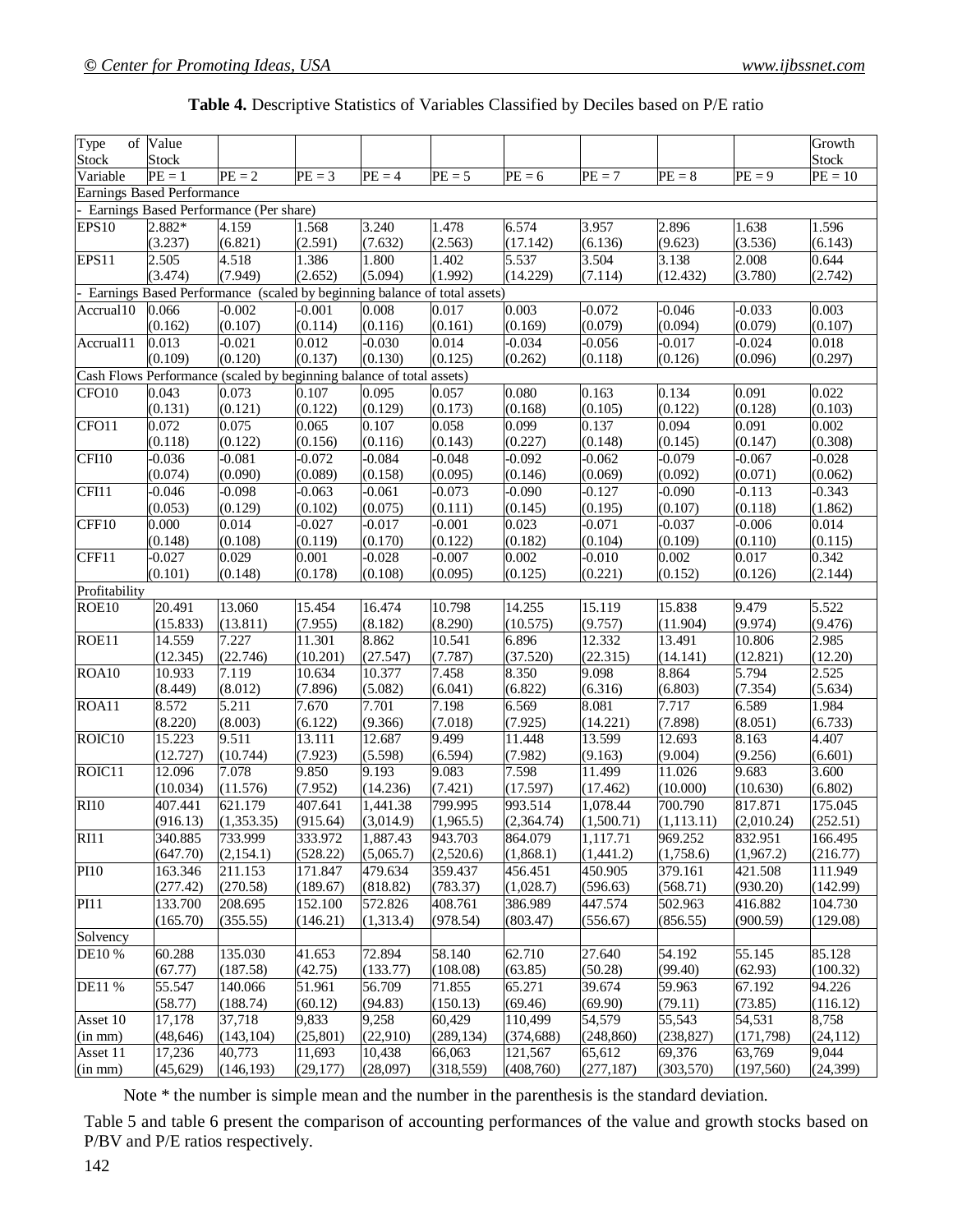Table 5 shows that based on P/BV classification, earnings per share of the growth stocks in 2010 and 2011 are statistically significantly higher than those of the value stocks. However, there is no significant difference in accruals between the two groups. The growth stocks have significantly higher cash flows from operations in both 2010 and 2011 than the value stock. The growth stock firms also invested more since the cash flows from investing activities of the growth stock firms are significantly higher than those of the value stocks. (Note that the cash flows from investing activities are negative which mean that they are cash outflows.) The cash flows from financing activities between two groups are not statistically different.

| Type of Stock<br>Variable                                                  | Value Stock<br>$PB = 1$ | Growth Stock<br>$PB = 10$ | Mean<br>Difference | t-value   | p-value    |
|----------------------------------------------------------------------------|-------------------------|---------------------------|--------------------|-----------|------------|
| Earnings Based Performance                                                 |                         |                           |                    |           |            |
| - Earnings Based Performance (per share)                                   |                         |                           |                    |           |            |
| EPS10                                                                      | 2.247                   | 7.827                     | $-5.580$           | $-1.8105$ | $0.0778**$ |
|                                                                            | (4.007)                 | (18.316)                  |                    |           |            |
| EPS11                                                                      | 1.805                   | 8.091                     | $-6.286$           | $-2.0912$ | $0.0431**$ |
|                                                                            | (3.701)                 | (17.906)                  |                    |           |            |
| - Earnings Based Performance (scaled by beginning balance of total assets) |                         |                           |                    |           |            |
| Accrual10                                                                  | $-0.028$                | $-0.037$                  | 0.009              | 0.2951    | 0.7693     |
|                                                                            | (0.051)                 | (0.169)                   |                    |           |            |
| Accrual11                                                                  | $-0.020$                | $-0.035$                  | 0.015              | 0.5778    | 0.5652     |
|                                                                            | (0.073)                 | (0.134)                   |                    |           |            |
| Cash Flows Performance (scaled by beginning balance of total assets)       |                         |                           |                    |           |            |
| CFO <sub>10</sub>                                                          | 0.057                   | 0.172                     | $-0.115$           | $-3.3887$ | $0.0015*$  |
|                                                                            | (0.062)                 | (0.196)                   |                    |           |            |
| CFO11                                                                      | 0.034                   | 0.167                     | $-0.132$           | $-4.0755$ | $0.0002*$  |
|                                                                            | (0.070)                 | (0.185)                   |                    |           |            |
| CFI10                                                                      | $-0.035$                | $-0.109$                  | 0.074              | 3.3532    | $0.0015*$  |
|                                                                            | (0.057)                 | (0.122)                   |                    |           |            |
| CFI11                                                                      | $-0.054$                | $-0.138$                  | 0.084              | 3.8500    | $0.0004*$  |
|                                                                            | (0.047)                 | (0.124)                   |                    |           |            |
| CFF10                                                                      | $-0.011$                | $-0.048$                  | 0.037              | 1.1264    | 0.2661     |
|                                                                            | (0.064)                 | (0.191)                   |                    |           |            |
| CFF11                                                                      | 0.012                   | $-0.032$                  | 0.044              | 1.5217    | 0.1351     |
|                                                                            | (0.058)                 | (0.166)                   |                    |           |            |
| Profitability                                                              |                         |                           |                    |           |            |
| ROE10                                                                      | 4.846                   | 23.688                    | $-18.841$          | $-8.5202$ | $0.0000*$  |
|                                                                            | (5.618)                 | (12.222)                  |                    |           |            |
| ROE11                                                                      | 0.314                   | 22.741                    | $-22.428$          | $-6.1211$ | $0.0000*$  |
|                                                                            | (16.185)                | (15.322)                  |                    |           |            |
| ROA10                                                                      | 2.893                   | 13.511                    | $-10.618$          | $-5.6524$ | $0.0000*$  |
|                                                                            | (3.341)                 | (10.927)                  |                    |           |            |
| ROA11                                                                      | 1.495                   | 13.203                    | $-11.708$          | $-5.2195$ | $0.0000*$  |
|                                                                            | (6.060)                 | (12.225)                  |                    |           |            |
| ROIC10                                                                     | 4.362                   | 19.077                    | $-14.715$          | $-6.8457$ | $0.0000*$  |
|                                                                            | (4.486)                 | (12.281)                  |                    |           |            |
| ROIC11                                                                     | 2.961                   | 19.119                    | $-16.159$          | $-6.1435$ | $0.0000*$  |
|                                                                            | (8.427)                 | (13.600)                  |                    |           |            |
| <b>RI10</b>                                                                | 165.384                 | 1,710.842                 | $-1,545.459$       | $-3.5307$ | $0.0011*$  |
|                                                                            | (275.877)               | (2,648.227)               |                    |           |            |
| RI11                                                                       | 168.839                 | 1,708.305                 | $-1,539.466$       | $-3.8972$ | $0.0004*$  |
|                                                                            | (259.720)               | (2,388.745)               |                    |           | $0.0002*$  |
| PI10                                                                       | 71.030                  | 893.168                   | $-822.138$         | $-4.1033$ |            |
|                                                                            | (90.302)                | (1,215.389)               |                    |           |            |
| <b>PI11</b>                                                                | 68.795                  | 895.743                   | $-826.949$         | $-4.3717$ | $0.0001*$  |
|                                                                            | (85.538)                | (1, 147.425)              |                    |           |            |
| Solvency<br>DE10 %                                                         | 38.422                  | 84.591                    | $-46.169$          | $-2.2008$ | $0.0322*$  |
|                                                                            | (55.022)                | (115.134)                 |                    |           |            |
| DE11 %                                                                     | 45.284                  | 80.672                    | $-35.388$          | $-1.9966$ | $0.0496*$  |
|                                                                            | (62.753)                | (87.664)                  |                    |           |            |
| Asset 10                                                                   | 6,838                   | 40,959                    | $-34,121$          | $-2.4672$ | $0.0183*$  |
| (in mm)                                                                    | (13,265)                | (83,072)                  |                    |           |            |
| Asset 11                                                                   | 7,074                   | 48,363                    | $-41,289$          | $-2.5425$ | $0.0153*$  |
| (in mm)                                                                    | (13, 451)               | (97, 863)                 |                    |           |            |
|                                                                            |                         |                           |                    |           |            |

**Table 5.** Accounting Performances of Value and Growth Stock Classified by P/BV ratio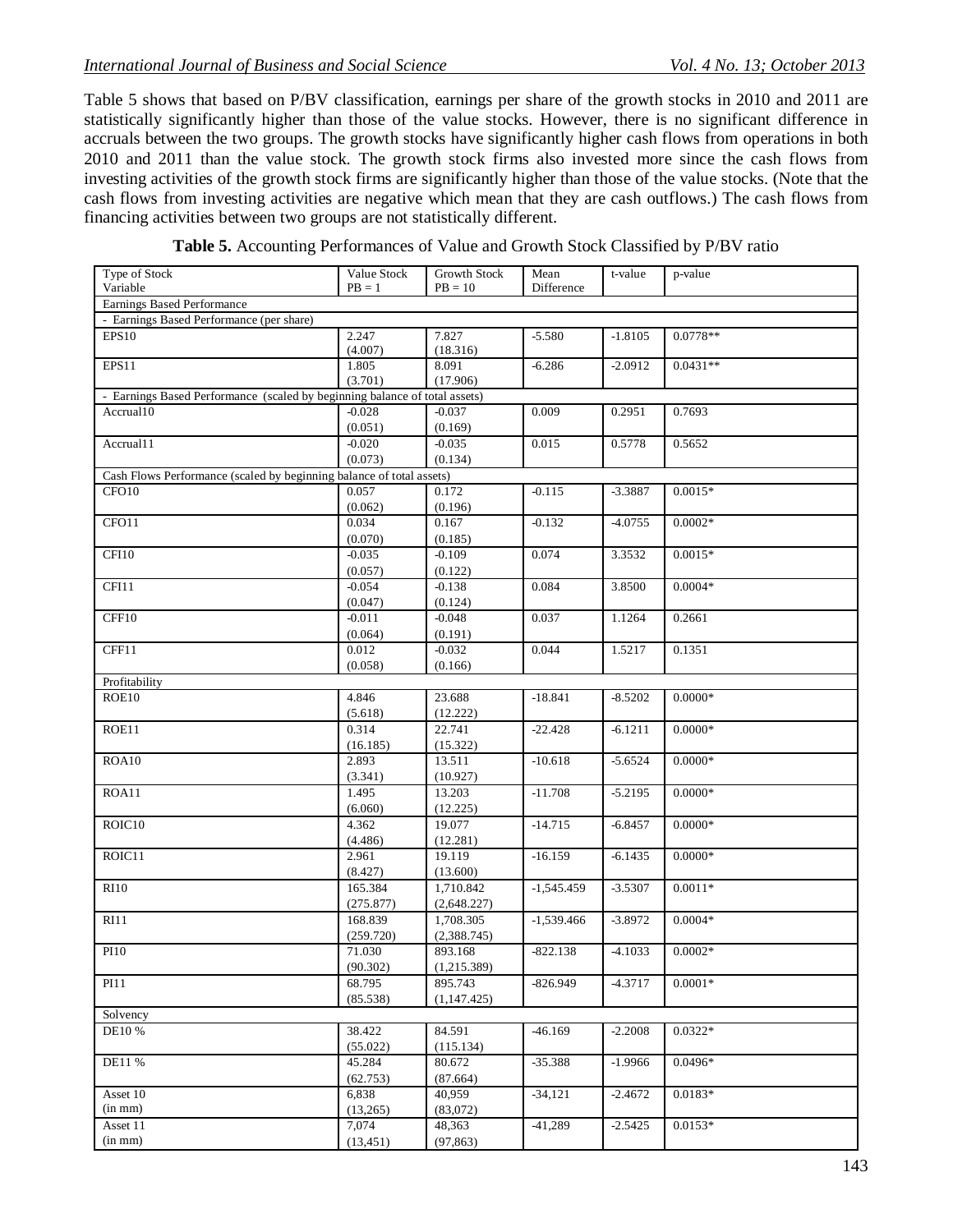Table 5 also shows that all profitability ratios including ROE, ROA, ROIC and also return and price index in 2010 and 2011 of the growth stocks are significantly higher than those of the value stocks. The size of the growth stocks according to P/BV classification is significantly larger than the size of the value stock. With respect to the solvency, the average debt-equity ratio of the growth stock is significantly higher than those of the value stocks.

| Type of Stock                                                                                    | Value Stock | <b>Growth Stock</b> | Mean       | t-value   | p-value    |  |  |  |  |
|--------------------------------------------------------------------------------------------------|-------------|---------------------|------------|-----------|------------|--|--|--|--|
| Variable                                                                                         | $PE=1$      | $PE = 10$           | Difference |           |            |  |  |  |  |
| Earnings Based Performance                                                                       |             |                     |            |           |            |  |  |  |  |
| - Earnings Based Performance (per share)                                                         |             |                     |            |           |            |  |  |  |  |
| EPS10                                                                                            | 2.882       | 1.596               | 1.287      | 1.1271    | 0.2634     |  |  |  |  |
|                                                                                                  | (3.237)     | (6.143)             |            |           |            |  |  |  |  |
| EPS11                                                                                            | 2.505       | 0.644               | 1.861      | 2.5577    | $0.0128*$  |  |  |  |  |
|                                                                                                  |             |                     |            |           |            |  |  |  |  |
| (3.474)<br>(2.742)<br>- Earnings Based Performance (scaled by beginning balance of total assets) |             |                     |            |           |            |  |  |  |  |
|                                                                                                  |             |                     |            |           |            |  |  |  |  |
| Accrual10                                                                                        | 0.066       | 0.003               | 0.063      | 1.9407    | $0.0563**$ |  |  |  |  |
|                                                                                                  | (0.162)     | (0.107)             |            |           |            |  |  |  |  |
| Accrual11                                                                                        | 0.013       | 0.018               | $-0.005$   | $-0.0873$ | 0.9307     |  |  |  |  |
|                                                                                                  | (0.109)     | (0.297)             |            |           |            |  |  |  |  |
| Cash Flows Performance (scaled by beginning balance of total assets)                             |             |                     |            |           |            |  |  |  |  |
| CFO10                                                                                            | 0.043       | 0.022               | 0.021      | 0.7748    | 0.4410     |  |  |  |  |
|                                                                                                  |             |                     |            |           |            |  |  |  |  |
|                                                                                                  | (0.131)     | (0.103)             |            |           |            |  |  |  |  |
| CFO11                                                                                            | 0.072       | 0.002               | 0.070      | 1.2985    | 0.1983     |  |  |  |  |
|                                                                                                  | (0.118)     | (0.308)             |            |           |            |  |  |  |  |
| CFI10                                                                                            | $-0.036$    | $-0.028$            | $-0.008$   | $-0.4707$ | 0.6393     |  |  |  |  |
|                                                                                                  | (0.074)     | (0.062)             |            |           |            |  |  |  |  |
| CFI11                                                                                            | $-0.046$    | $-0.343$            | 0.297      | 0.9691    | 0.3357     |  |  |  |  |
|                                                                                                  |             |                     |            |           |            |  |  |  |  |
|                                                                                                  | (0.053)     | (1.862)             |            |           |            |  |  |  |  |
| CFF10                                                                                            | 0.000       | 0.014               | $-0.014$   | $-0.4381$ | 0.6627     |  |  |  |  |
|                                                                                                  | (0.148)     | (0.115)             |            |           |            |  |  |  |  |
| CFF11                                                                                            | $-0.027$    | 0.342               | $-0.369$   | $-1.0469$ | 0.2986     |  |  |  |  |
|                                                                                                  | (0.101)     | (2.144)             |            |           |            |  |  |  |  |
| Profitability                                                                                    |             |                     |            |           |            |  |  |  |  |
|                                                                                                  |             |                     |            |           |            |  |  |  |  |
| ROE10                                                                                            | 20.491      | 5.522               | 14.969     | 4.9345    | $0.0000*$  |  |  |  |  |
|                                                                                                  | (15.833)    | (9.476)             |            |           |            |  |  |  |  |
| ROE11                                                                                            | 14.559      | 2.985               | 11.574     | 4.0560    | $0.0001*$  |  |  |  |  |
|                                                                                                  | (12.345)    | (12.201)            |            |           |            |  |  |  |  |
| ROA10                                                                                            | 10.933      | 2.525               | 8.408      | 5.0360    | $0.0000*$  |  |  |  |  |
|                                                                                                  | (8.449)     | (5.634)             |            |           |            |  |  |  |  |
| ROA11                                                                                            | 8.572       | 1.984               | 6.587      | 3.7709    | $0.0003*$  |  |  |  |  |
|                                                                                                  |             |                     |            |           |            |  |  |  |  |
|                                                                                                  | (8.220)     | (6.733)             |            |           |            |  |  |  |  |
| ROIC10                                                                                           | 15.223      | 4.407               | 10.816     | 4.5890    | $0.0000*$  |  |  |  |  |
|                                                                                                  | (12.727)    | (6.601)             |            |           |            |  |  |  |  |
| ROIC11                                                                                           | 12.096      | 3.600               | 8.496      | 4.2632    | $0.0001*$  |  |  |  |  |
|                                                                                                  | (10.034)    | (6.802)             |            |           |            |  |  |  |  |
| <b>RI10</b>                                                                                      | 407.441     | 175.045             | 232.396    | 1.4876    | 0.1444     |  |  |  |  |
|                                                                                                  |             |                     |            |           |            |  |  |  |  |
|                                                                                                  | (916.133)   | (252.505)           |            |           |            |  |  |  |  |
| RI11                                                                                             | 340.885     | 166.495             | 174.390    | 1.5531    | 0.1276     |  |  |  |  |
|                                                                                                  | (647.704)   | (216.774)           |            |           |            |  |  |  |  |
| <b>PI10</b>                                                                                      | 163.346     | 111.949             | 51.397     | 1.0017    | 0.3198     |  |  |  |  |
|                                                                                                  | (277.418)   | (142.985)           |            |           |            |  |  |  |  |
| <b>PI11</b>                                                                                      | 133.700     | 104.730             | 28.970     | 0.8390    | 0.4043     |  |  |  |  |
|                                                                                                  |             |                     |            |           |            |  |  |  |  |
|                                                                                                  | (165.698)   | (129.076)           |            |           |            |  |  |  |  |
| Solvency                                                                                         |             |                     |            |           |            |  |  |  |  |
| DE10 %                                                                                           | 60.288      | 85.128              | $-24.840$  | $-1.2481$ | 0.2166     |  |  |  |  |
|                                                                                                  | (67.769)    | (100.318)           |            |           |            |  |  |  |  |
| DE11 %                                                                                           | 55.547      | 94.226              | $-38.679$  | $-1.8078$ | $0.0763**$ |  |  |  |  |
|                                                                                                  | (58.773)    | (116.122)           |            |           |            |  |  |  |  |
| Asset 10                                                                                         | 17,178      | 8,758               | 8,419      | 0.9433    | 0.3487     |  |  |  |  |
|                                                                                                  |             |                     |            |           |            |  |  |  |  |
| $(in \, mm)$                                                                                     | (48, 646)   | (24, 112)           |            |           |            |  |  |  |  |
| Asset 11                                                                                         | 17,236      | 9,044               | 8,192      | 0.9630    | 0.3388     |  |  |  |  |
| $(in \, mm)$                                                                                     | (45, 629)   | (24, 399)           |            |           |            |  |  |  |  |

**Table 6.** Accounting Performances of Value and Growth Stock Classified by P/E ratio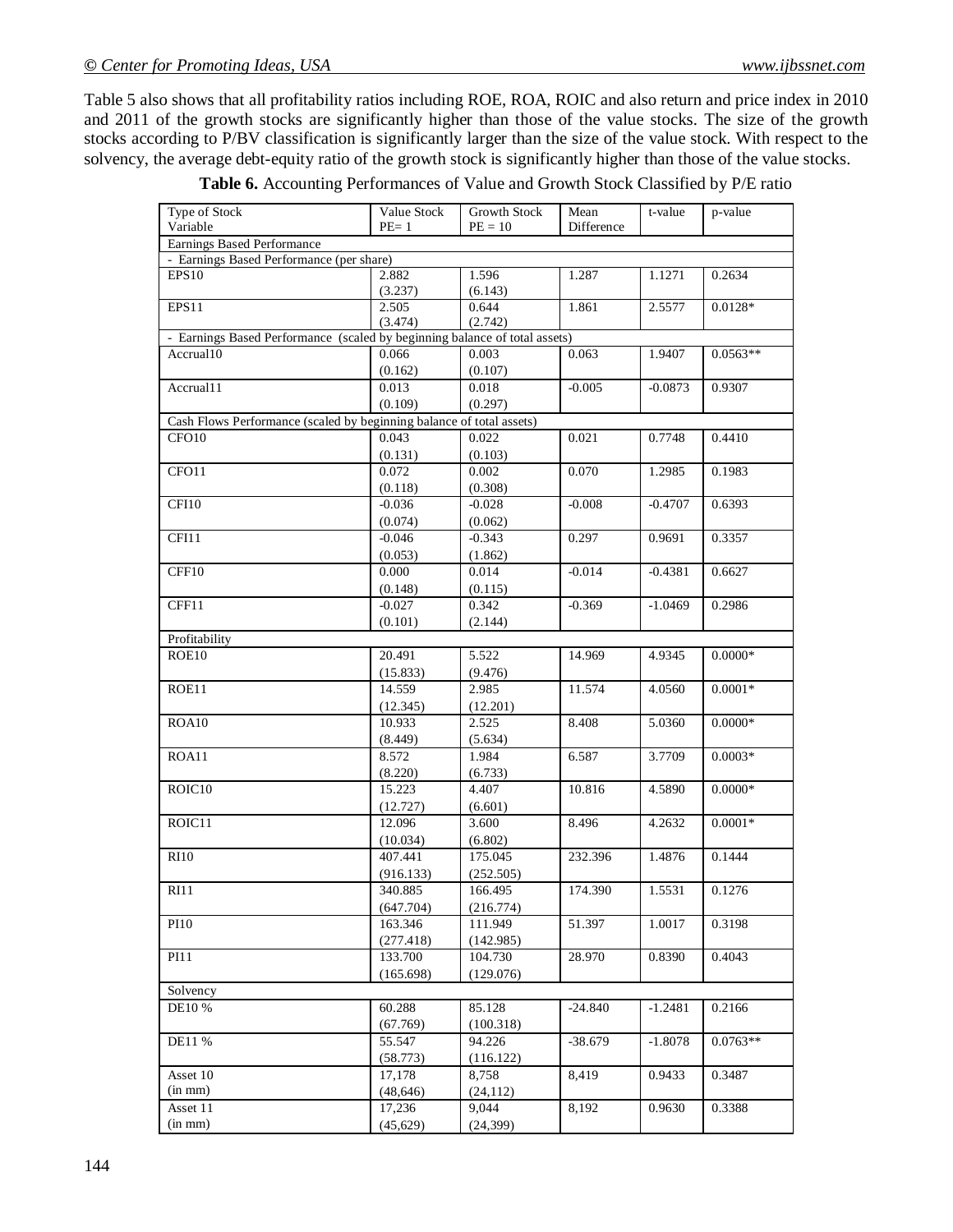Table 6 provides the t-test statistics from the comparison of accounting performances between the value and growth stocks classified by P/E ratios. The results turn out to be quite different from the results from the classification by the P/BV ratios. Under the P/E ratios classification, the earnings per share in 2011 of the value stocks are significantly higher than that of growth stock. The evidences show no statistically significant differences in all types of cash flows performance between the value and growth stocks. The more astonishing results are that all the profitability ratios, ROE, ROA, and ROIC in both 2010 and 2011, of the value stocks (low P/E ratios) are significantly higher than those of the growth stocks (high P/E ratios). However, there is no difference in return and price index between the two groups. With respect to the solvency, ability to fulfill longterm commitment of the company, the average debt-equity ratio of the growth stock firms is marginally significantly higher than that of the value stock firms. Regarding the size, there is no significant difference in the average total assets of the two groups. The comparisons of the top and bottom 20 percent P/E and P/BV ratios also yield the similar results.

# *4. Discussion And Conclusions*

## **4.1 Synthesis of the study**

According to portfolios based on P/E ratios, the value stocks have significantly higher than total accruals in year 2010 but not in year 2011. There is no significantly difference in all cash flows performance between the value stock and growth stocks. However, the profitability ratios, average ROA, ROE, and ROIC of the value stocks are significantly higher than those of the growth stocks. Average debt/Equity ratio of growth stocks is marginally significantly higher than that of value stocks.

The results are quite different if the portfolios are constructed by P/BV ratios. The total accruals of the value and growth stocks are not statistically significantly different. However, the findings show interesting patterns of cash flow performance. The growth stocks have significantly higher net cash flows from operating activities which imply that growth stock firms have more potential to generate cash flows by themselves. The growth stock firms also have higher net cash flows from investing activities. Since the sign of the net cash flows is negative, the results imply that the growth stock firms are likely to invest more than the value stock. However, there is no significantly difference in cash flows from financing activities between the two groups. With respect to the profitability measures, all the ratios, ROA, ROE, and ROIC of the growth stocks are significantly higher than these of the value stocks. The results are contradictory to what found from portfolios constructed based on P/E ratios. The results also show that the average D/E ratio of the growth stock firms is significantly higher than that of the value stock firm.

This study though is descriptive by nature, yields interesting results. Between the two measures of value perceived by investors in the market, P/BV ratios seem to better identify the stocks that are consistent with accounting views. Growth stock firms are firms with relatively higher cash inflows from operation and higher cash outflows from investing activities. Growth stock firms are more efficient in term of asset utilization (ROA), higher profitable (ROE) and better utilize their invested capital (ROIC). Lastly, the growth stock firms seem to be relatively more aggressive in using debt financing than the value stock firms. These conditions are in line with the fundamental factors supporting the growth firms having more positive investment opportunities.

However, the unexpectedly conflicting results still need an answer on why P/E ratio which is commonly used by investors to identify the growth and value stock does not provide consistent message with the accounting viewpoints. Though part of the results is consistent with the inconclusive results found in prior literature that the growth stocks outperform the value stocks, this reason cannot be used to justify the findings here since the main focus of this study is to examine the accounting characteristics of the firms not the investment returns from the portfolio. This is the issue needed to be reconciled.

#### **4.2 Contributions and Recommendations**

The results show the accounting performances of value stock and growth stock firms. The comparisons of the characteristics between the two groups provide the crucial evidence on the value perceived by the markets (investors) and the valuereflected from the accounting information provided by the financial statement. The results basically help reconcile the two views perceived by financial analysts and the accounting views. The results imply the usefulness of accounting information and would be benefits to investors who especially want to invest based on fundamental factors.